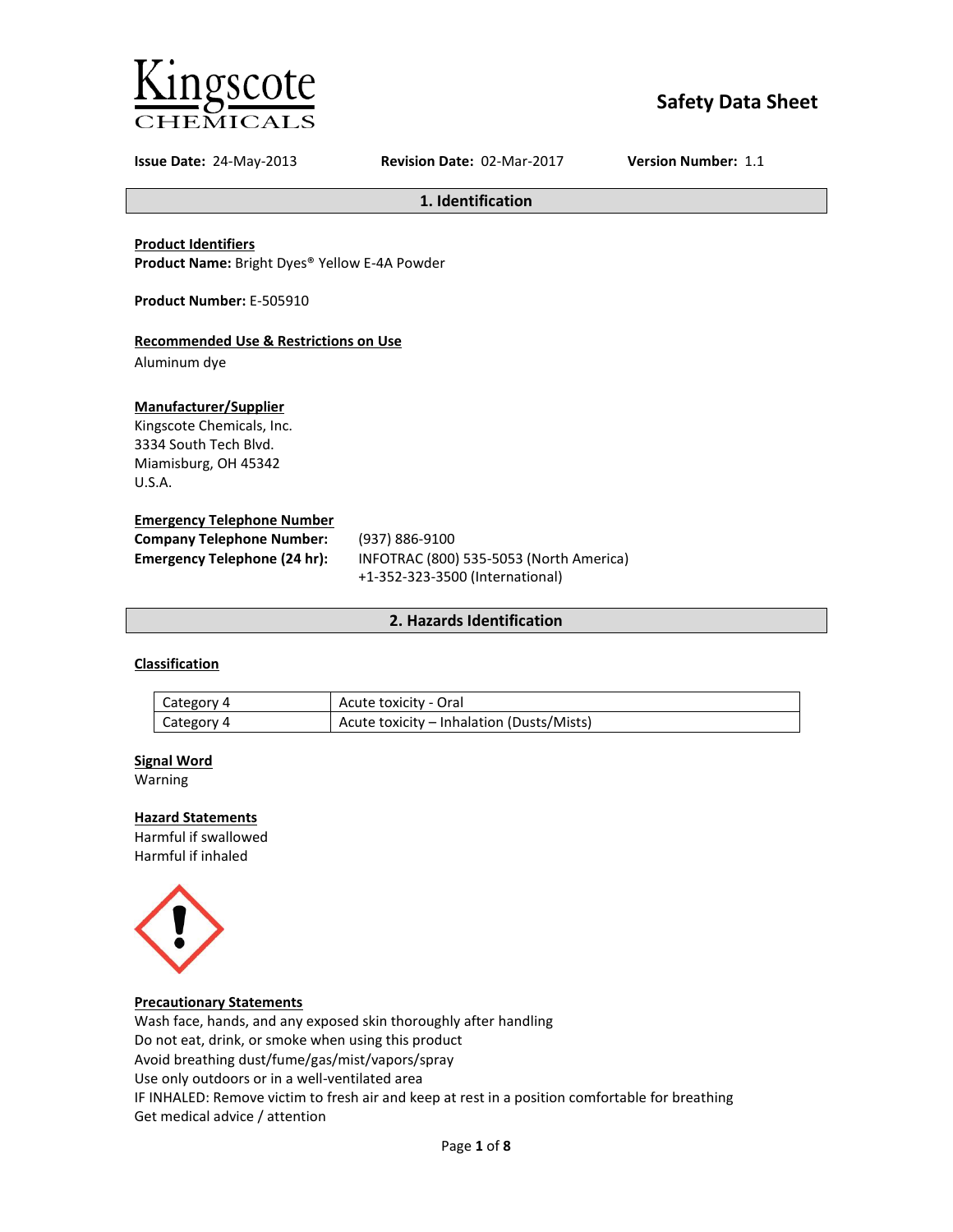IF SWALLOWED: Immediately call a POISON CENTER or doctor/physician Rinse mouth Do not induce vomiting Dispose of contents/container to an approved waste disposal plant

# **Hazard Not Otherwise Classified (HNOC)**

Very toxic to aquatic life with long lasting effects

# **3. Composition/Information on Ingredients**

| <b>Chemical Name</b>    | CAS #      | Weight % |
|-------------------------|------------|----------|
| Chromium(III) Compounds | 16065-83-1 |          |
| Chromium                | 7440-47-3  |          |

*\*If Chemical Name/CAS # is "proprietary" and/or Weight % is listed as a range, the specific chemical identity and/or percentage of composition has been withheld as a trade secret.*

# **4. First-Aid Measures**

#### **First-Aid Measures**

| Eye Contact         | Rinse immediately with plenty of water, also under the eyelids, for at least<br>15 minutes. Get medical advice/attention if irritation occurs.                                                        |
|---------------------|-------------------------------------------------------------------------------------------------------------------------------------------------------------------------------------------------------|
| <b>Skin Contact</b> | Wash with soap and water. Get medical advice/attention if irritation<br>occurs.                                                                                                                       |
| <b>Inhalation</b>   | Remove to fresh air. If breathing is difficult, administer oxygen; seek<br>medical attention immediately.                                                                                             |
| Ingestion           | Rinse mouth. DO NOT induce vomiting. Drink plenty of water. Never give<br>anything by mouth to an unconscious person. Get medical attention if large<br>quantities were ingested or if nausea occurs. |

## **Most Important Symptoms and Effects**

| Symptoms | Chromium and certain chromium compounds have been reported to cause      |
|----------|--------------------------------------------------------------------------|
|          | damage to the lungs, resulting in cumulative damage. Dermatitis has been |
|          | reported from repeated, prolonged contact with chromium compounds.       |

## **Indication of Any Immediate Medical Attention and Special Treatment Needed**

**Notes to Physician** Treat symptomatically.

# **5. Fire-Fighting Measures**

## **Suitable Extinguishing Media**

Water. Foam. Carbon dioxide (CO2). Dry chemical. Regular foam.

# **Unsuitable Extinguishing Media**

Not determined

#### **Specific Hazards Arising from the Chemical**

Remote possibility of dust explosion. Burning may produce oxides of carbon, nitrogen (NOx), and sulfur.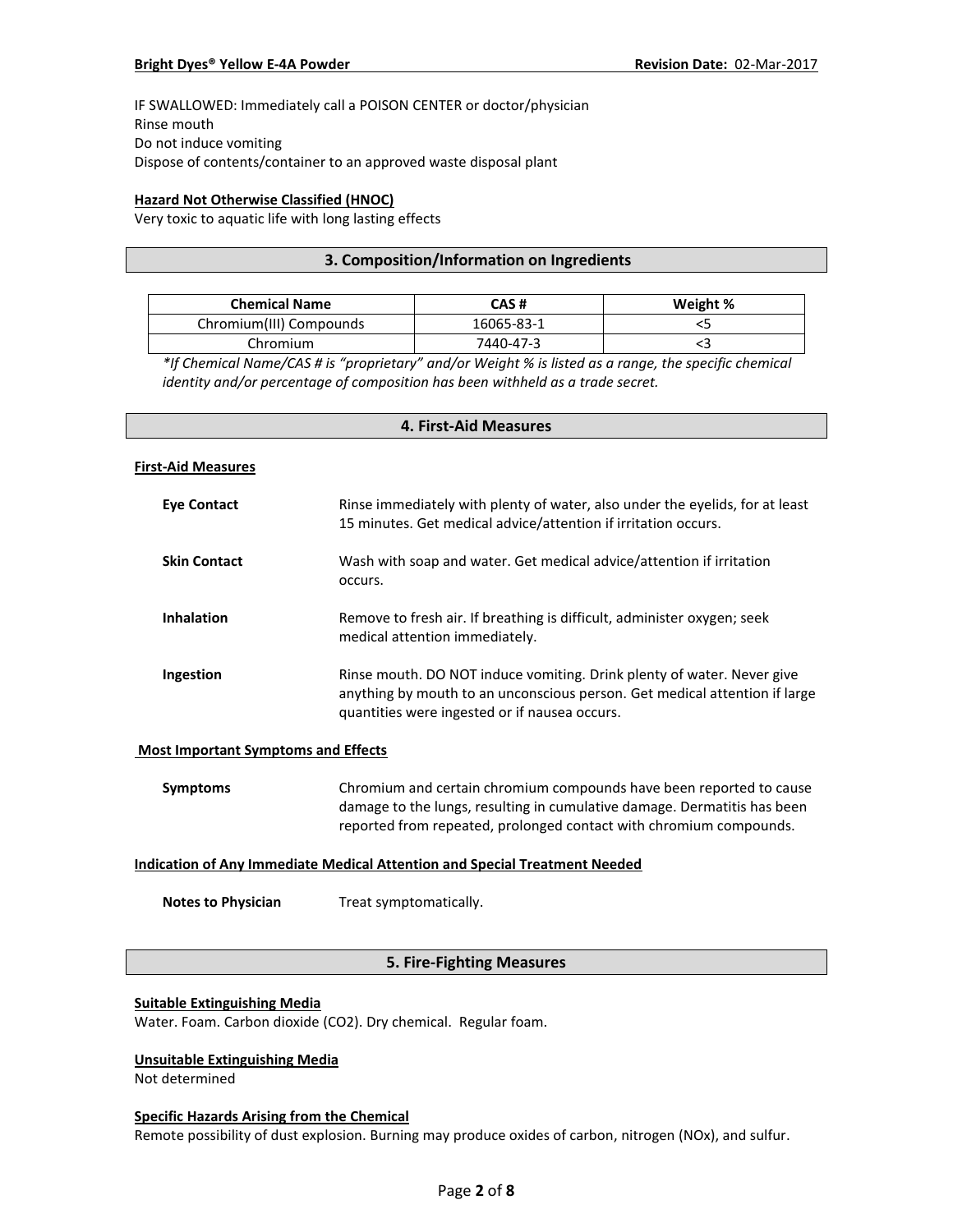## **Protective Equipment and Precautions for Firefighters**

Wear self-contained breathing apparatus pressure-demand, MSHA/NIOSH (approved or equivalent) and full protective gear.

| <b>6. Accidental Release Measures</b>                                      |                                                                                                                                                                                                                                                                                                                                                                                                              |  |  |  |
|----------------------------------------------------------------------------|--------------------------------------------------------------------------------------------------------------------------------------------------------------------------------------------------------------------------------------------------------------------------------------------------------------------------------------------------------------------------------------------------------------|--|--|--|
| <b>Personal Precautions, Protective Equipment and Emergency Procedures</b> |                                                                                                                                                                                                                                                                                                                                                                                                              |  |  |  |
| <b>Personal Precautions</b>                                                | Use personal protective equipment as recommended in Section 8.                                                                                                                                                                                                                                                                                                                                               |  |  |  |
| <b>Environmental Precautions</b>                                           | Prevent from entering into soil, ditches, sewers, waterways and/or<br>groundwater. See Section 12 and Section 13.                                                                                                                                                                                                                                                                                            |  |  |  |
| <b>Methods and Material for Containment and Cleaning Up</b>                |                                                                                                                                                                                                                                                                                                                                                                                                              |  |  |  |
| <b>Methods for Containment</b>                                             | Prevent further leakage or spillage if safe to do so.                                                                                                                                                                                                                                                                                                                                                        |  |  |  |
| <b>Methods for Cleaning Up</b>                                             | Collect into suitable, properly labeled container for recovery or disposal.                                                                                                                                                                                                                                                                                                                                  |  |  |  |
| 7. Handling and Storage                                                    |                                                                                                                                                                                                                                                                                                                                                                                                              |  |  |  |
| <b>Precautions for Safe Handling</b>                                       |                                                                                                                                                                                                                                                                                                                                                                                                              |  |  |  |
| <b>Advice on Safe Handling</b>                                             | Handle in accordance with good industrial hygiene and safety practices.<br>Use personal protection recommended in Section 8. Avoid contact with<br>skin, eyes, or clothing. Wash face, hands, and any exposed skin<br>thoroughly after handling. Do not eat, drink, or smoke when using this<br>product. Avoid breathing dust/fume/gas/mist/vapors/spray. Use only<br>outdoors or in a well-ventilated area. |  |  |  |
| <b>Conditions for Safe Storage, Including Incompatibilities</b>            |                                                                                                                                                                                                                                                                                                                                                                                                              |  |  |  |
| <b>Storage Conditions</b>                                                  | Keep container tightly closed and store in a cool, dry, and well-<br>ventilated area. Keep/store only in original container. Do not reuse<br>container.                                                                                                                                                                                                                                                      |  |  |  |
| <b>Incompatible Materials</b>                                              | Strong oxidizing agents.                                                                                                                                                                                                                                                                                                                                                                                     |  |  |  |

**8. Exposure Controls / Personal Protection**

# **Exposure Guidelines**

| <b>Chemical Name</b>     | <b>ACGIH TLV</b>             | <b>OSHA PEL</b>              | <b>NIOSH IDLH</b>                  |
|--------------------------|------------------------------|------------------------------|------------------------------------|
| Chromium (III) Compounds | TWA: $0.5 \text{ mg/m}^3$ Cr | TWA: $0.5 \text{ mg/m}^3$ Cr | IDLH: 25 mg/m <sup>3</sup> Cr(III) |
| 16065-83-1               |                              |                              | TWA: 0.5 mg/m <sup>3</sup> Cr      |
| Chromium                 | TWA: 0.5 mg/m <sup>3</sup>   | TWA: 1 mg/m <sup>3</sup>     | IDLH: 250 mg/m <sup>3</sup>        |
| 7440-47-3                |                              |                              | TWA: $0.5 \text{ mg/m}^3$          |

# **Engineering Controls**

Ensure adequate ventilation, especially in confined areas. Eyewash stations. Showers.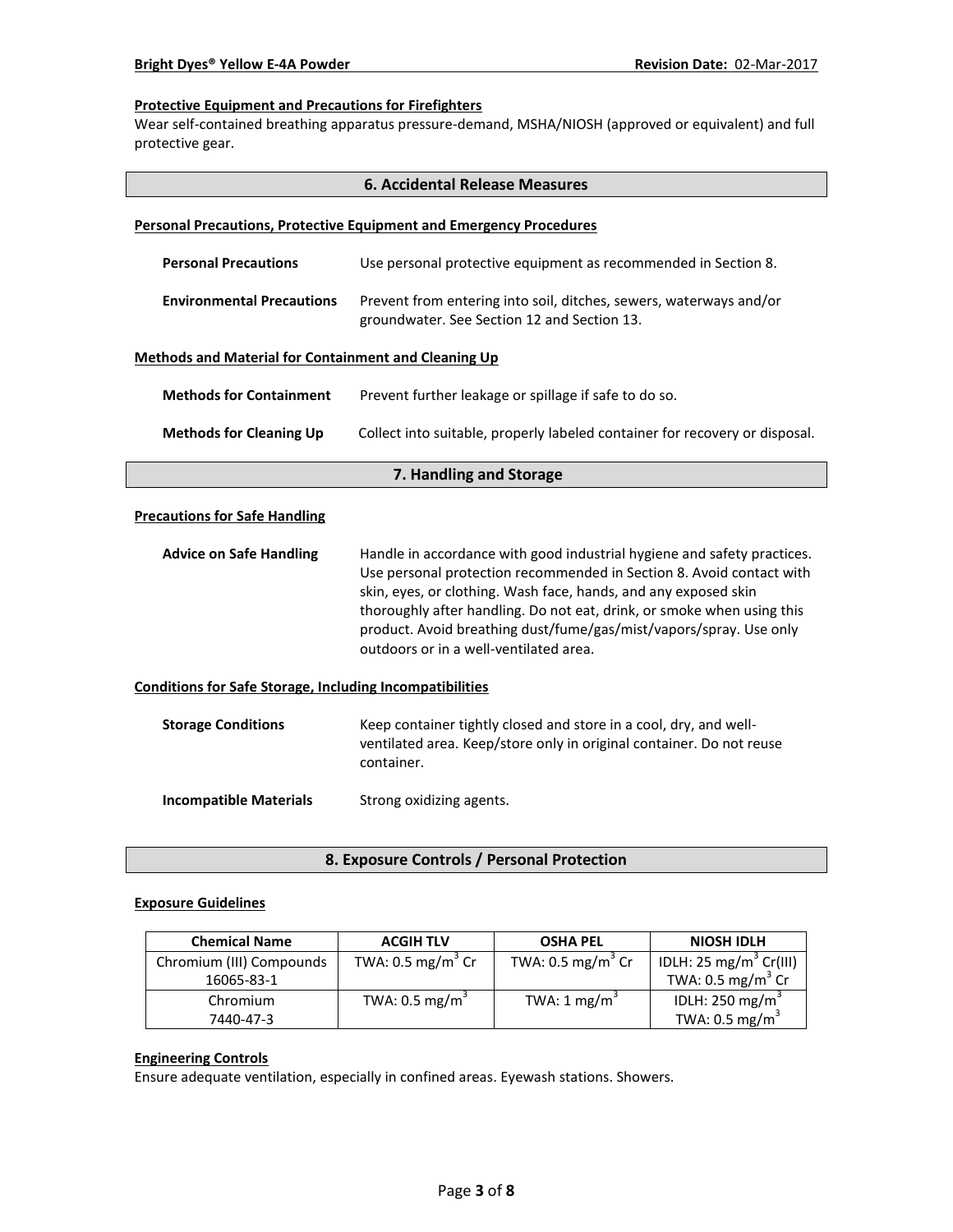# **Individual Protection Measures, Such as Personal Protective Equipment:**

| <b>Eye/Face Protection</b>        | Use safety glasses or chemical splash goggles.                          |
|-----------------------------------|-------------------------------------------------------------------------|
| <b>Skin &amp; Body Protection</b> | Rubber gloves. Suitable protective clothing.                            |
| <b>Respiratory Protection</b>     | Wear an appropriate NIOSH/MSHA approved respirator.                     |
| <b>Hygiene Measures</b>           | Handle in accordance with good industrial hygiene and safety practices. |

# **9. Physical and Chemical Properties**

| <b>Information on Basic Physical and Chemical Properties</b> |                           |                       |                |
|--------------------------------------------------------------|---------------------------|-----------------------|----------------|
| <b>Physical State</b>                                        | Solid                     | Odor                  | None apparent  |
| Appearance                                                   | Dark yellow powder        | <b>Odor Threshold</b> | Not determined |
| Color                                                        | Dark yellow               |                       |                |
| <b>Property</b>                                              | <b>Values</b>             |                       |                |
| рH                                                           | $6.0 - 7.0$ (1% solution) |                       |                |
| <b>Melting/Freezing Point</b>                                | Not applicable            |                       |                |
| <b>Boiling Point/Range</b>                                   | Not applicable            |                       |                |
| <b>Flash Point</b>                                           | Not applicable            |                       |                |
| <b>Evaporation Rate</b>                                      | Not applicable            |                       |                |
| Flammability (solid, gas)                                    | Not determined            |                       |                |
| <b>Upper Flammability Limits</b>                             | Not applicable            |                       |                |
| <b>Lower Flammability Limits</b>                             | Not applicable            |                       |                |
| <b>Vapor Pressure</b>                                        | Not applicable            |                       |                |
| <b>Vapor Density</b>                                         | Not applicable            |                       |                |
| <b>Relative Density</b>                                      | Not applicable            |                       |                |
| <b>Specific Gravity</b>                                      | Not applicable            |                       |                |
| Solubility                                                   | Soluble in water          |                       |                |
| <b>Partition Coefficient</b>                                 | Not determined            |                       |                |
| <b>Auto-ignition Temperature</b>                             | Not determined            |                       |                |
| <b>Decomposition Temperature</b>                             | Not determined            |                       |                |
| <b>Viscosity</b>                                             | Not determined            |                       |                |

# **10. Stability and Reactivity**

## **Reactivity**

Not reactive under normal conditions.

#### **Chemical Stability**

Stable under recommended storage conditions.

# **Possibility of Hazardous Reactions**

None under normal processing.

#### **Conditions to Avoid**

Keep separated from incompatible substances. Keep out of reach of children.

## **Incompatible Materials**

Strong oxidizing agents.

# **Hazardous Decomposition Products**

Oxides of carbon, nitrogen (NOx), and sulfur.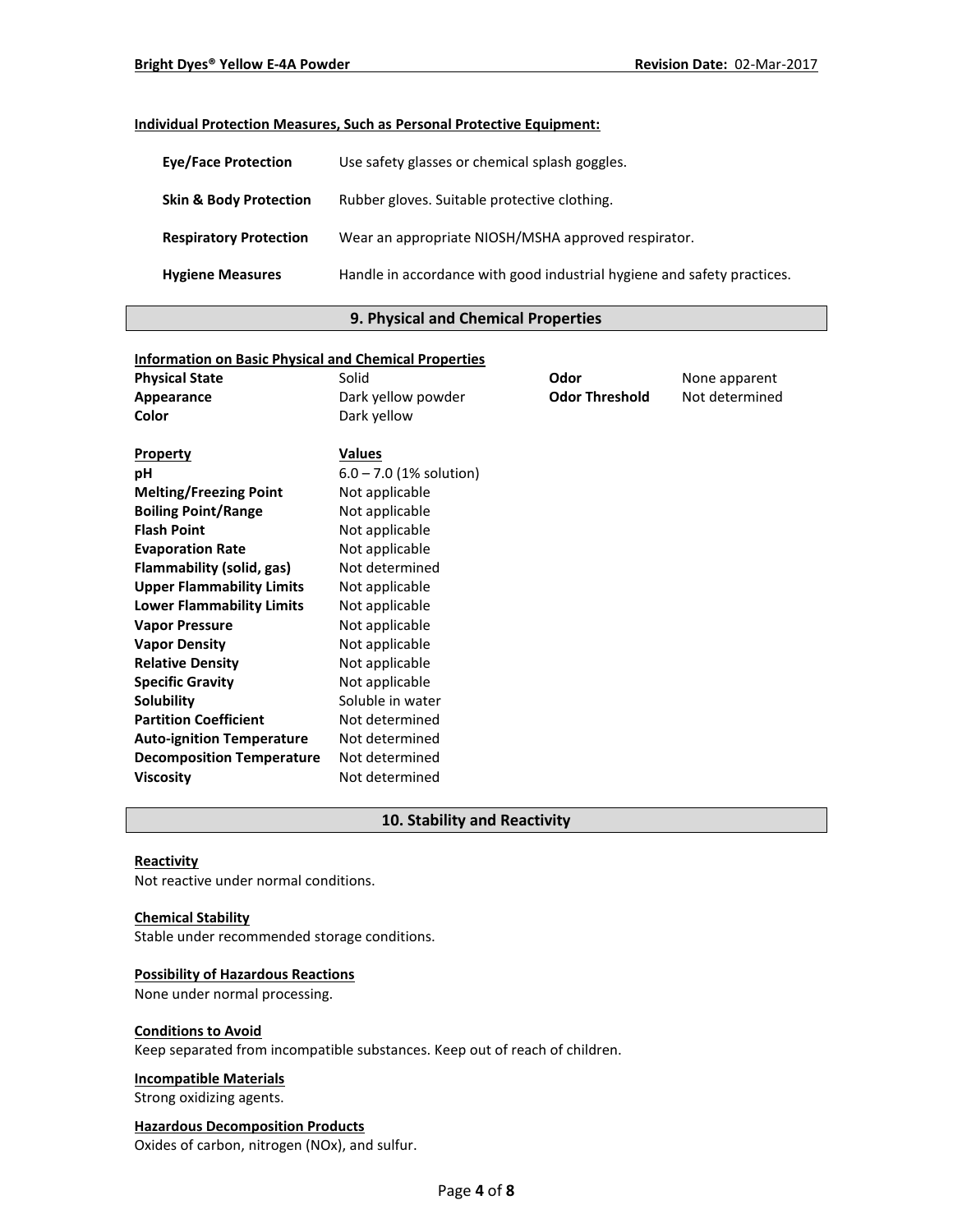# **11: Toxicological Information**

## **Information on Likely Routes of Exposure**

| <b>Inhalation</b>   | Harmful if inhaled.      |  |
|---------------------|--------------------------|--|
| Ingestion           | Harmful if swallowed.    |  |
| <b>Skin Contact</b> | Avoid contact with skin. |  |
| Eye Contact         | Avoid contact with eyes. |  |

# **Delayed, Immediate, and Chronic Effects from Short- and Long-Term Exposure**

May cause an allergic skin reaction.

#### **Numerical Measures of Toxicity**

Not determined

## **Symptoms Associated with Exposure**

See Section 4 of this SDS for symptoms.

# **Carcinogenicity**

| <b>Chemical Name</b>     | <b>NTP</b> | <b>ACGIH</b> | <b>IARC</b> | <b>OSHA</b> |
|--------------------------|------------|--------------|-------------|-------------|
| Chromium (III) Compounds |            |              | Group 3     | -           |
| 16065-83-1               |            |              |             |             |
| Chromium                 |            | ۰            | Group 3     | -           |
| 7440-47-3                |            |              |             |             |

*Group 3 IARC components are "not classifiable as human carcinogens".*

# **12. Ecological Information**

# **Ecotoxicity**

Very toxic to aquatic life with long lasting effects.

## **Component Information**

| <b>Chemical Name</b>     | Algae/aquatic plants     | Fish                   | Crustacea                 |
|--------------------------|--------------------------|------------------------|---------------------------|
| Chromium (III) Compounds | $\overline{\phantom{0}}$ | 4.4: 96 h Oncorhynchus | 2:96 h water flea mg/L EC |
| 16065-83-1               |                          | mykiss mg/L LC50       |                           |
|                          |                          | 5.07: 96 h Pimephales  | 168: 96 h water flea mg/L |
|                          |                          | promelas mg/L LC50     | EC50                      |

## **Persistence/Degradability**

Not determined

#### **Bioaccumulation**

Not determined

**Mobility** Not determined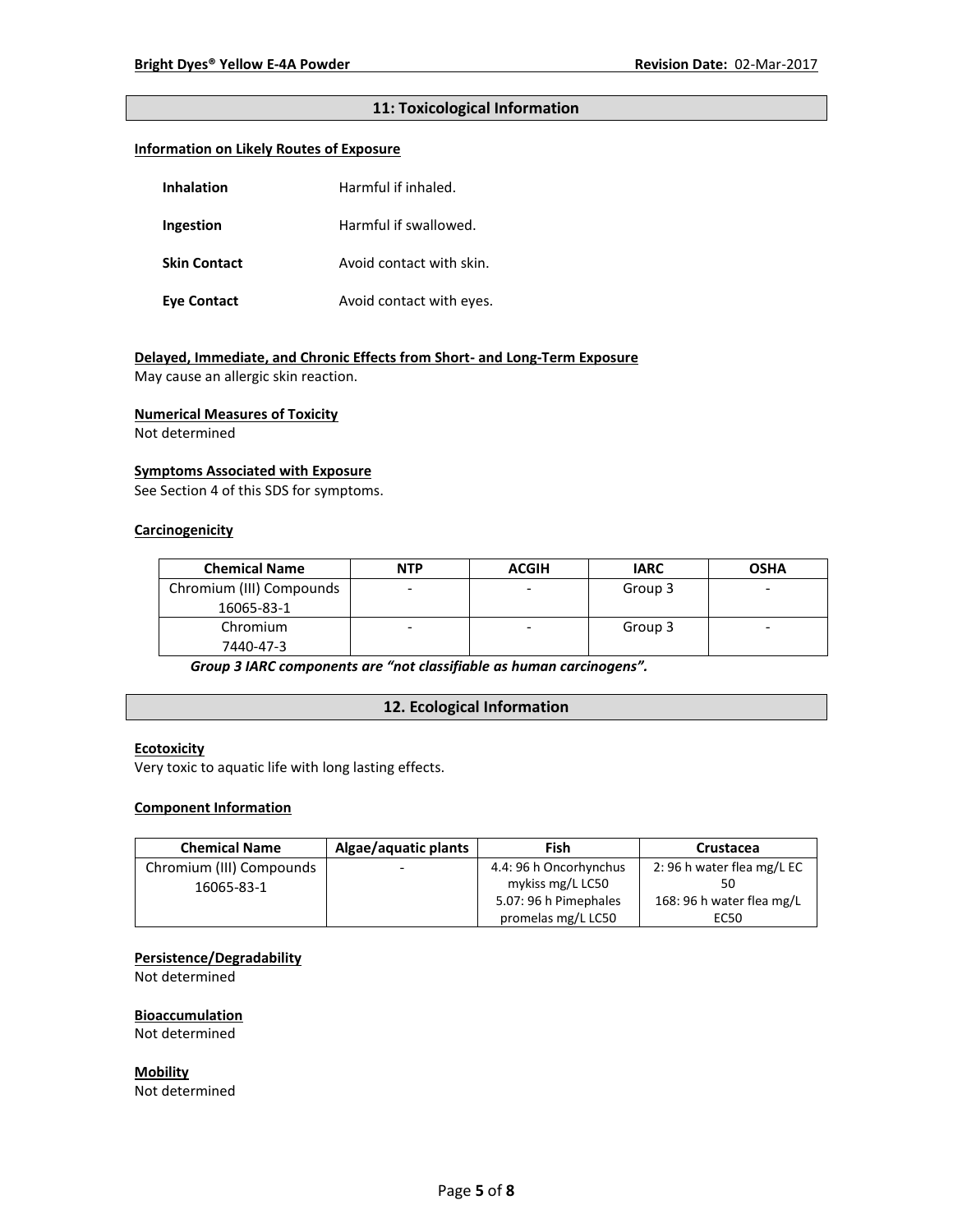# **Other Adverse Effects**

Not determined

# **13. Disposal Considerations**

# **Waste Disposal Methods**

Dispose of in accordance with federal, state, and local regulations.

#### **Contaminated Packaging**

Do not re-use empty containers.Dispose of containers in accordance with federal, state, and local regulations.

#### **US EPA Waste Number**

| <b>Chemical</b>       | <b>RCRA</b> | <b>RCRA</b> – Basis for                                                | <b>RCRA – D Series</b>       | <b>RCRA – U Series</b> |
|-----------------------|-------------|------------------------------------------------------------------------|------------------------------|------------------------|
| <b>Name</b>           |             | Listing                                                                | <b>Wastes</b>                | <b>Wastes</b>          |
| Chromium<br>7440-47-3 | -           | Included in waste<br>streams: F032, F034,<br>F035, F037, F038,<br>F039 | 5.0 mg/L regulatory<br>level |                        |

# **California Hazardous Waste Status**

| <b>Chemical Name</b>     | <b>California Hazardous Waste Status</b> |
|--------------------------|------------------------------------------|
| Chromium (III) Compounds | Toxic                                    |
| 16065-83-1               | Corrosive                                |
|                          | Ignitable                                |
| Chromium                 | Toxic                                    |
| 7440-47-3                | Corrosive                                |
|                          | Ignitable                                |

## **14. Transport Information**

## **Note**

See current shipping paper for most up-to-date shipping information, including exemptions and special circumstances.

| <b>DOT</b>  | Not regulated                                                |
|-------------|--------------------------------------------------------------|
| <b>IATA</b> | Not regulated                                                |
| <b>IMDG</b> | This material may meet the definition of a marine pollutant. |

# **15: Regulatory Information**

#### **International Inventories**

**Toxic Substances Control Act** Listed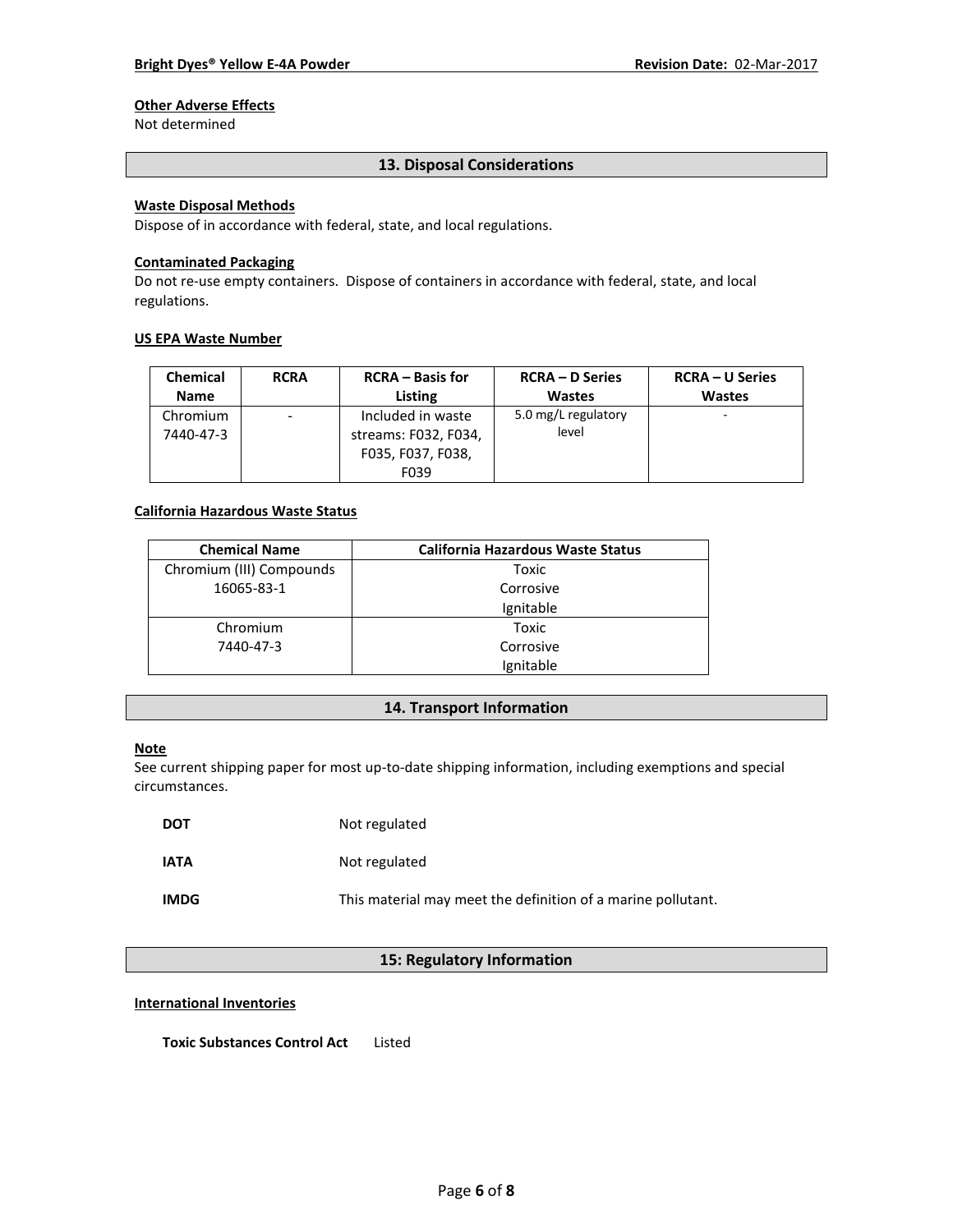# **U.S. Federal Regulations**

## **CERCLA**

| <b>Chemical Name</b> | <b>Hazardous Substances RQs</b> | <b>CERCLA/SARA RO</b> | <b>Reportable Quantity (RQ)</b> |
|----------------------|---------------------------------|-----------------------|---------------------------------|
| Chromium             | 5000 lb 10 lb                   |                       | RQ 5000 lb final RQ             |
| 7440-47-3            |                                 |                       | RQ 2270 kg final RQ             |
|                      |                                 |                       | RQ 10 lb final RQ               |
|                      |                                 |                       | RQ 4.54 kg final RQ             |

## **SARA 311/312 Hazard Categories**

| <b>Acute Health Hazard</b>               | Yes |
|------------------------------------------|-----|
| <b>Chronic Health Hazard</b>             | N٥  |
| <b>Fire Hazard</b>                       | N٥  |
| <b>Sudden Release of Pressure Hazard</b> | N٥  |
| <b>Reactive Hazard</b>                   | N٥  |

## **SARA 313**

| <b>Chemical Name</b>    | CAS#       | Weight % | SARA 313 - Threshold<br>Values % |
|-------------------------|------------|----------|----------------------------------|
| Chromium(III) Compounds | 16065-83-1 |          | 1.0                              |
| Chromium                | 7440-47-3  |          | 1.0                              |

# **CWA (Clean Water Act)**

| <b>Chemical Name</b>    | <b>CWA-Reportable</b><br><b>Quantities</b> | <b>Pollutants</b> | <b>CWA-Toxic   CWA-Priority</b><br><b>Pollutants</b> | <b>CWA - Hazardous</b><br><b>Substances</b> |
|-------------------------|--------------------------------------------|-------------------|------------------------------------------------------|---------------------------------------------|
| Chromium(III) Compounds |                                            |                   |                                                      | -                                           |
| 16065-83-1              |                                            |                   |                                                      |                                             |
| Chromium                |                                            |                   |                                                      |                                             |
| 7440-47-3               |                                            |                   |                                                      |                                             |

# **U.S. State Regulations**

**California Proposition 65** This product does not contain any Proposition 65 chemicals.

# **U.S. State Right-to-Know Regulations**

| <b>Chemical Name</b>    | <b>New Jersey</b> | <b>Massachusetts</b> | Pennsylvania |
|-------------------------|-------------------|----------------------|--------------|
| Chromium(III) Compounds |                   |                      |              |
| 16065-83-1              |                   |                      |              |
| Chromium                |                   |                      |              |
| 7440-47-3               |                   |                      |              |